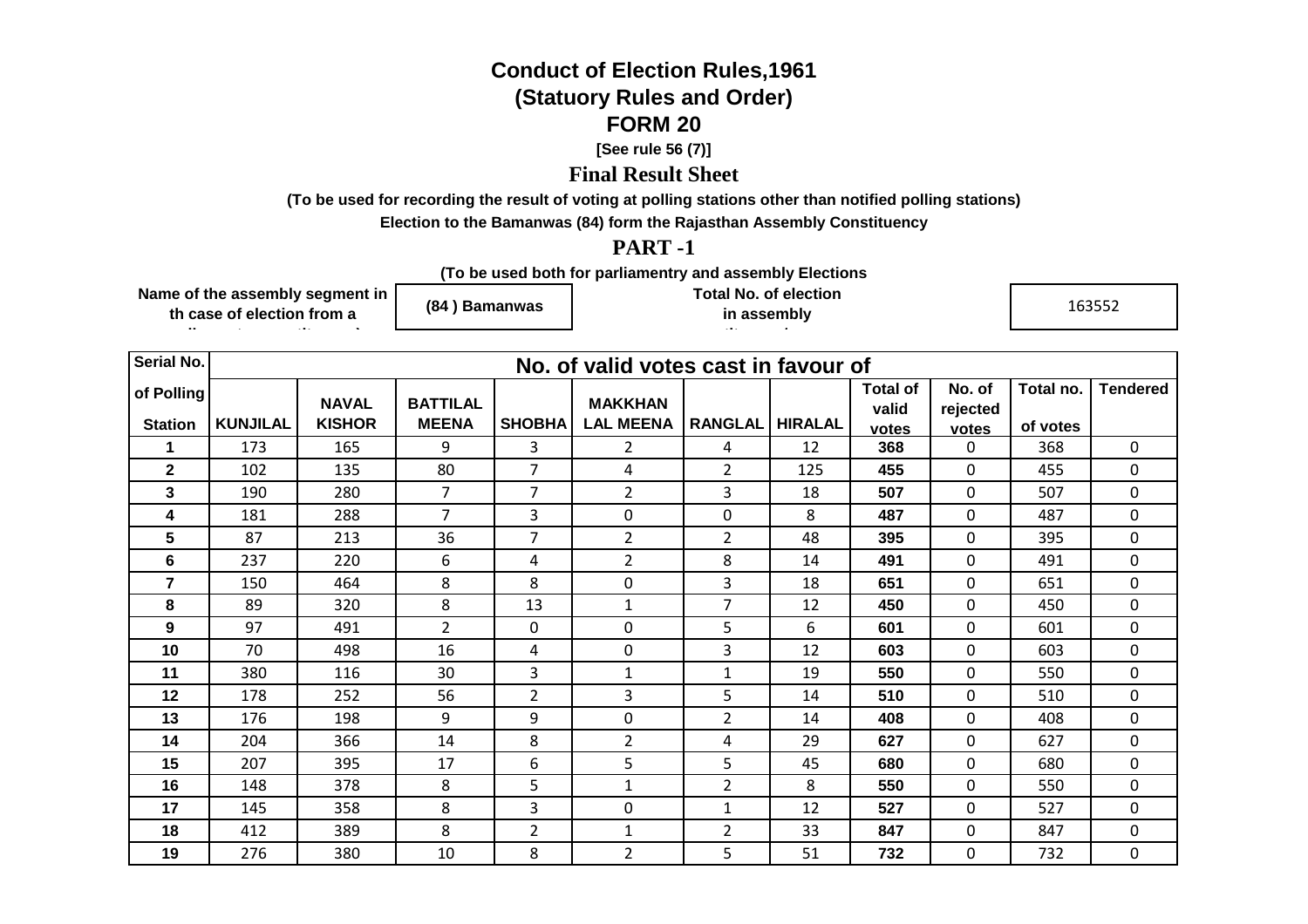| Serial No.                   | No. of valid votes cast in favour of |                               |                                 |                         |                                    |                  |                  |                                   |                             |                       |                  |  |
|------------------------------|--------------------------------------|-------------------------------|---------------------------------|-------------------------|------------------------------------|------------------|------------------|-----------------------------------|-----------------------------|-----------------------|------------------|--|
| of Polling<br><b>Station</b> | <b>KUNJILAL</b>                      | <b>NAVAL</b><br><b>KISHOR</b> | <b>BATTILAL</b><br><b>MEENA</b> | <b>SHOBHA</b>           | <b>MAKKHAN</b><br><b>LAL MEENA</b> | <b>RANGLAL</b>   | <b>HIRALAL</b>   | <b>Total of</b><br>valid<br>votes | No. of<br>rejected<br>votes | Total no.<br>of votes | <b>Tendered</b>  |  |
| 20                           | 173                                  | 232                           | $\bf 8$                         | 6                       | $\mathbf 1$                        | $\mathbf 0$      | $\overline{7}$   | 427                               | 0                           | 427                   | $\mathbf 0$      |  |
| 21                           | 110                                  | 243                           | 13                              | 270                     | 9                                  | $\boldsymbol{0}$ | 33               | 678                               | 0                           | 678                   | $\pmb{0}$        |  |
| 22                           | 5                                    | 1002                          | $\mathbf{1}$                    | 0                       | $\boldsymbol{0}$                   | $\boldsymbol{0}$ | $\mathbf{1}$     | 1009                              | 0                           | 1009                  | $\boldsymbol{0}$ |  |
| 23                           | 71                                   | 630                           | 8                               | $\mathbf{1}$            | $\overline{2}$                     | $\overline{2}$   | $\overline{2}$   | 716                               | 0                           | 716                   | $\pmb{0}$        |  |
| 24                           | 64                                   | 800                           | 9                               | 3                       | $\pmb{0}$                          | $\boldsymbol{0}$ | 8                | 884                               | 0                           | 884                   | $\pmb{0}$        |  |
| 25                           | 106                                  | 261                           | $\overline{2}$                  | $\overline{4}$          | $\mathbf 1$                        | $\overline{2}$   | 6                | 382                               | 0                           | 382                   | $\pmb{0}$        |  |
| 26                           | 144                                  | 345                           | 11                              | 11                      | $\mathbf 1$                        | 6                | 40               | 558                               | 0                           | 558                   | $\boldsymbol{0}$ |  |
| 27                           | 114                                  | 165                           | 14                              | 4                       | $\mathbf 0$                        | $\mathbf 1$      | 5                | 303                               | 0                           | 303                   | $\boldsymbol{0}$ |  |
| 28                           | 134                                  | 173                           | 21                              | $\overline{2}$          | $\mathbf 0$                        | $\mathbf{1}$     | 12               | 343                               | 0                           | 343                   | $\mathbf 0$      |  |
| 29                           | 98                                   | 363                           | 26                              | 4                       | $\mathbf 1$                        | $\mathbf 1$      | 99               | 592                               | 0                           | 592                   | $\mathbf 0$      |  |
| 30                           | 162                                  | 461                           | 17                              | 3                       | 42                                 | $\overline{2}$   | 5                | 692                               | 0                           | 692                   | $\pmb{0}$        |  |
| 31                           | 295                                  | 275                           | 13                              | 4                       | $\overline{4}$                     | 5                | 14               | 610                               | 0                           | 610                   | $\pmb{0}$        |  |
| 32                           | 1058                                 | 59                            | $\pmb{0}$                       | $\mathbf 0$             | $\pmb{0}$                          | $\mathbf 0$      | 4                | 1121                              | 0                           | 1121                  | $\mathbf 0$      |  |
| 33                           | 751                                  | 90                            | $\mathbf 0$                     | 4                       | $\overline{2}$                     | $\mathbf 1$      | 12               | 860                               | 0                           | 860                   | $\pmb{0}$        |  |
| 34                           | 640                                  | $6\,$                         | $\pmb{0}$                       | 0                       | $\mathbf 0$                        | $\boldsymbol{0}$ | $\pmb{0}$        | 646                               | 0                           | 646                   | $\boldsymbol{0}$ |  |
| 35                           | 1037                                 | 32                            | $\pmb{0}$                       | $\pmb{0}$               | $\mathbf 0$                        | $\mathbf 1$      | $\boldsymbol{0}$ | 1070                              | 0                           | 1070                  | $\pmb{0}$        |  |
| 36                           | 118                                  | 521                           | 15                              | $\overline{7}$          | $\pmb{0}$                          | $\mathbf 0$      | 22               | 683                               | 0                           | 683                   | $\pmb{0}$        |  |
| 37                           | 173                                  | 597                           | 14                              | 3                       | $\overline{2}$                     | 6                | 15               | 810                               | 0                           | 810                   | $\pmb{0}$        |  |
| 38                           | 201                                  | 420                           | 8                               | 4                       | 3                                  | $\overline{7}$   | 79               | 722                               | 0                           | 722                   | $\boldsymbol{0}$ |  |
| 39                           | 248                                  | 159                           | $\overline{7}$                  | $\overline{\mathbf{3}}$ | $\pmb{0}$                          | $\pmb{4}$        | 69               | 490                               | 0                           | 490                   | $\pmb{0}$        |  |
| 40                           | 205                                  | 305                           | 18                              | 27                      | 6                                  | 4                | 183              | 748                               | 0                           | 748                   | $\pmb{0}$        |  |
| 41                           | $\overline{7}$                       | 157                           | $\overline{3}$                  | $\mathbf{1}$            | $\overline{0}$                     | $\overline{2}$   | 203              | 373                               | 0                           | 373                   | $\mathbf 0$      |  |
| 42                           | 258                                  | 401                           | 11                              | 9                       | 10                                 | 6                | 18               | 713                               | 0                           | 713                   | $\pmb{0}$        |  |
| 43                           | 311                                  | 230                           | 15                              | 8                       | $1\,$                              | $\overline{7}$   | 45               | 617                               | 0                           | 617                   | $\pmb{0}$        |  |
| 44                           | 203                                  | 152                           | 26                              | 5                       | $\mathbf 0$                        | $\mathbf{1}$     | 5                | 392                               | 0                           | 392                   | $\mathbf 0$      |  |
| 45                           | 225                                  | 164                           | $\overline{2}$                  | 6                       | $\mathbf 1$                        | $\overline{2}$   | 3                | 403                               | 0                           | 403                   | $\pmb{0}$        |  |
| 46                           | 166                                  | 410                           | 10                              | 4                       | $\pmb{4}$                          | 10               | 44               | 648                               | 0                           | 648                   | $\mathbf 0$      |  |
| 47                           | 182                                  | 241                           | 6                               | 3                       | $\mathbf 1$                        | $\mathbf 1$      | 54               | 488                               | 0                           | 488                   | $\pmb{0}$        |  |
| 48                           | 221                                  | 379                           | 13                              | 6                       | $\mathbf 1$                        | $\pmb{4}$        | 39               | 663                               | 0                           | 663                   | $\pmb{0}$        |  |
| 49                           | 282                                  | 268                           | $\overline{7}$                  | $\overline{4}$          | 3                                  | $\overline{2}$   | 26               | 592                               | 0                           | 592                   | $\boldsymbol{0}$ |  |
| 50                           | 70                                   | 320                           | 6                               | 3                       | $\pmb{0}$                          | $\mathbf 1$      | 42               | 442                               | 0                           | 442                   | $\boldsymbol{0}$ |  |
| 51                           | 270                                  | 203                           | $\overline{7}$                  | 19                      | $\overline{2}$                     | $\overline{2}$   | 9                | 512                               | 0                           | 512                   | $\boldsymbol{0}$ |  |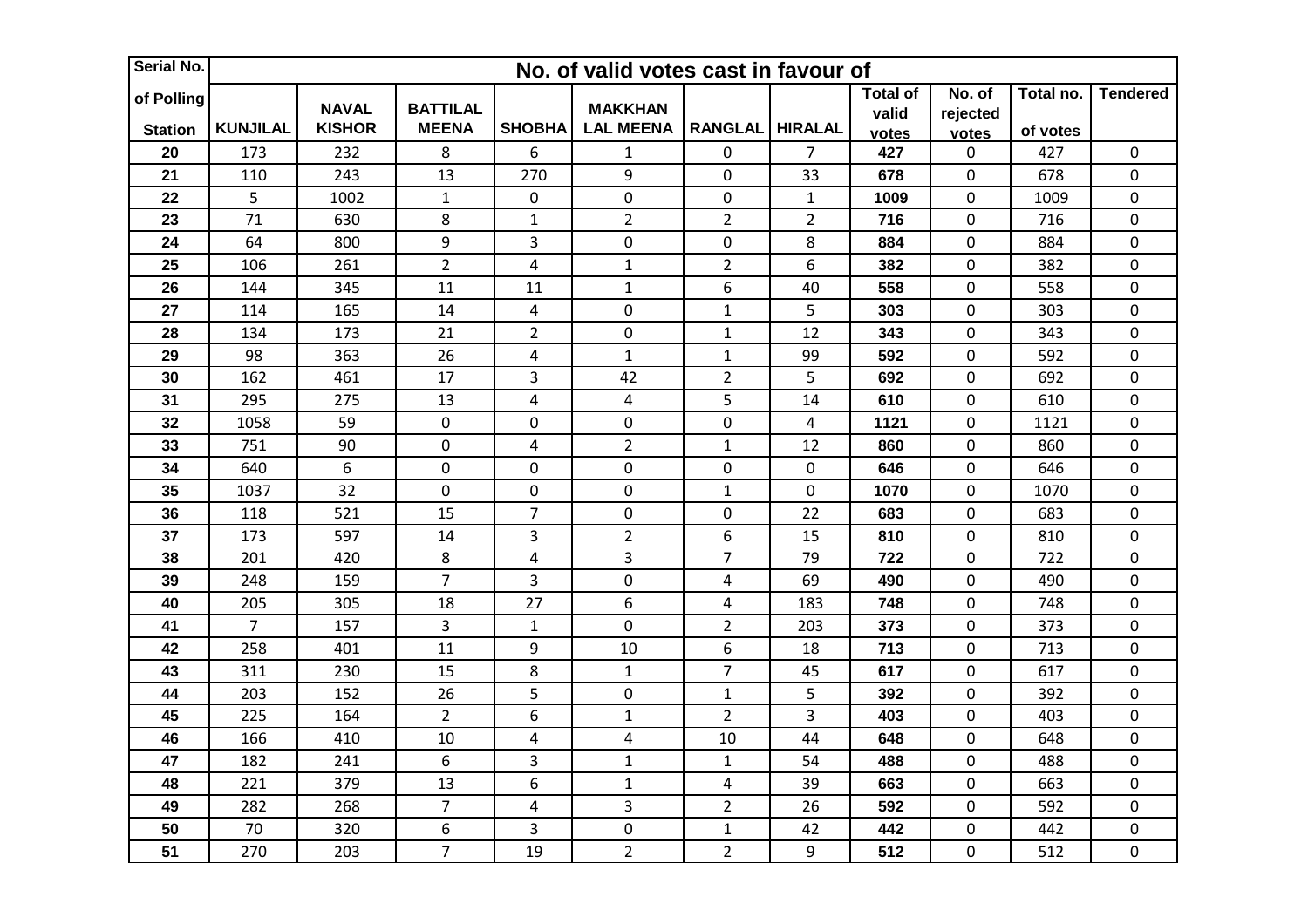| Serial No.                   |                 | No. of valid votes cast in favour of |                                 |                  |                                    |                |                |                                   |                             |                       |                  |  |  |
|------------------------------|-----------------|--------------------------------------|---------------------------------|------------------|------------------------------------|----------------|----------------|-----------------------------------|-----------------------------|-----------------------|------------------|--|--|
| of Polling<br><b>Station</b> | <b>KUNJILAL</b> | <b>NAVAL</b><br><b>KISHOR</b>        | <b>BATTILAL</b><br><b>MEENA</b> | <b>SHOBHA</b>    | <b>MAKKHAN</b><br><b>LAL MEENA</b> | <b>RANGLAL</b> | <b>HIRALAL</b> | <b>Total of</b><br>valid<br>votes | No. of<br>rejected<br>votes | Total no.<br>of votes | <b>Tendered</b>  |  |  |
| 52                           | 207             | 137                                  | 6                               | $\mathbf{1}$     | $\pmb{0}$                          | $\mathbf{1}$   | 13             | 365                               | 0                           | 365                   | $\mathbf 0$      |  |  |
| 53                           | 161             | 226                                  | 26                              | $\overline{2}$   | $\pmb{0}$                          | $\overline{2}$ | 65             | 482                               | 0                           | 482                   | $\pmb{0}$        |  |  |
| 54                           | 201             | 325                                  | 15                              | $\boldsymbol{6}$ | $\mathbf 0$                        | $\mathbf{3}$   | 91             | 641                               | 0                           | 641                   | $\boldsymbol{0}$ |  |  |
| 55                           | 114             | 69                                   | 3                               | $\mathbf{1}$     | $\mathbf 1$                        | 5              | 126            | 319                               | 0                           | 319                   | $\pmb{0}$        |  |  |
| 56                           | 25              | 161                                  | 49                              | $\overline{2}$   | $\overline{2}$                     | 3              | 15             | 257                               | 0                           | 257                   | $\pmb{0}$        |  |  |
| 57                           | 207             | 163                                  | 3                               | $\mathbf{1}$     | $\overline{2}$                     | $\mathbf 1$    | 113            | 490                               | 0                           | 490                   | $\pmb{0}$        |  |  |
| 58                           | 183             | 257                                  | 22                              | 10               | 5                                  | 6              | 135            | 618                               | 0                           | 618                   | $\boldsymbol{0}$ |  |  |
| 59                           | 196             | 200                                  | 59                              | 10               | 3                                  | 12             | 94             | 574                               | 0                           | 574                   | $\boldsymbol{0}$ |  |  |
| 60                           | 102             | 201                                  | $\overline{7}$                  | 3                | $\mathbf{1}$                       | $\mathbf{1}$   | 170            | 485                               | 0                           | 485                   | $\mathbf 0$      |  |  |
| 61                           | 44              | 180                                  | $\overline{7}$                  | $\overline{3}$   | $\mathbf 0$                        | $\overline{4}$ | 357            | 595                               | 0                           | 595                   | $\mathbf 0$      |  |  |
| 62                           | 72              | 180                                  | 19                              | $\overline{2}$   | 3                                  | $\mathbf 1$    | $\overline{2}$ | 279                               | 0                           | 279                   | $\pmb{0}$        |  |  |
| 63                           | 201             | 399                                  | 15                              | $\overline{7}$   | 3                                  | $\overline{4}$ | 23             | 652                               | 0                           | 652                   | $\mathbf 0$      |  |  |
| 64                           | 173             | 162                                  | 29                              | $\overline{2}$   | $\mathbf{1}$                       | 3              | 77             | 447                               | 0                           | 447                   | $\mathbf 0$      |  |  |
| 65                           | 204             | 119                                  | 12                              | 8                | $\overline{7}$                     | $\overline{2}$ | 95             | 447                               | 0                           | 447                   | $\pmb{0}$        |  |  |
| 66                           | 135             | 243                                  | 8                               | $\overline{2}$   | $\mathbf 1$                        | $\pmb{4}$      | 172            | 565                               | 0                           | 565                   | $\boldsymbol{0}$ |  |  |
| 67                           | 280             | 397                                  | 12                              | 5                | $\overline{2}$                     | $\mathbf 1$    | 13             | 710                               | 0                           | 710                   | $\pmb{0}$        |  |  |
| 68                           | 89              | 293                                  | 13                              | 3                | $\mathbf 1$                        | $\overline{7}$ | 154            | 560                               | 0                           | 560                   | $\pmb{0}$        |  |  |
| 69                           | 184             | 554                                  | 15                              | 13               | 4                                  | 9              | 34             | 813                               | 0                           | 813                   | $\pmb{0}$        |  |  |
| 70                           | 126             | 90                                   | $\mathbf 1$                     | $\overline{2}$   | 3                                  | 3              | 82             | 307                               | 0                           | 307                   | $\boldsymbol{0}$ |  |  |
| 71                           | 97              | 251                                  | 3                               | 9                | 8                                  | 6              | 110            | 484                               | 0                           | 484                   | $\pmb{0}$        |  |  |
| 72                           | 29              | 157                                  | 149                             | 9                | 6                                  | 4              | 160            | 514                               | 0                           | 514                   | $\mathbf 0$      |  |  |
| 73                           | 129             | 396                                  | 11                              | 15               | 5                                  | 6              | 120            | 682                               | 0                           | 682                   | $\mathbf 0$      |  |  |
| 74                           | 240             | 360                                  | 10                              | 4                | 8                                  | $\overline{7}$ | 31             | 660                               | 0                           | 660                   | $\pmb{0}$        |  |  |
| 75                           | 242             | 344                                  | 26                              | $\overline{3}$   | 3                                  | $\mathbf 0$    | 206            | 824                               | 0                           | 824                   | $\pmb{0}$        |  |  |
| 76                           | 199             | 73                                   | 6                               | 11               | $\overline{2}$                     | $\overline{2}$ | 306            | 599                               | 0                           | 599                   | $\mathbf 0$      |  |  |
| 77                           | 67              | 234                                  | 35                              | $\overline{7}$   | 11                                 | 6              | 309            | 669                               | 0                           | 669                   | $\pmb{0}$        |  |  |
| 78                           | 236             | 197                                  | $\overline{7}$                  | 11               | 3                                  | 10             | 439            | 903                               | 0                           | 903                   | $\mathbf 0$      |  |  |
| 79                           | 26              | 165                                  | 73                              | 8                | 5                                  | $\overline{4}$ | 170            | 451                               | 0                           | 451                   | $\pmb{0}$        |  |  |
| 80                           | 143             | 28                                   | 3                               | $\overline{4}$   | $\mathbf 1$                        | $\mathbf{1}$   | 467            | 647                               | 0                           | 647                   | $\pmb{0}$        |  |  |
| 81                           | 125             | 597                                  | 15                              | 3                | $\mathbf 1$                        | 9              | 86             | 836                               | 0                           | 836                   | $\boldsymbol{0}$ |  |  |
| 82                           | 264             | 334                                  | 20                              | 12               | 5                                  | 5              | 208            | 848                               | 0                           | 848                   | $\boldsymbol{0}$ |  |  |
| 83                           | 207             | 88                                   | 59                              | 4                | 5                                  | $\overline{2}$ | 175            | 540                               | 0                           | 540                   | $\mathbf 0$      |  |  |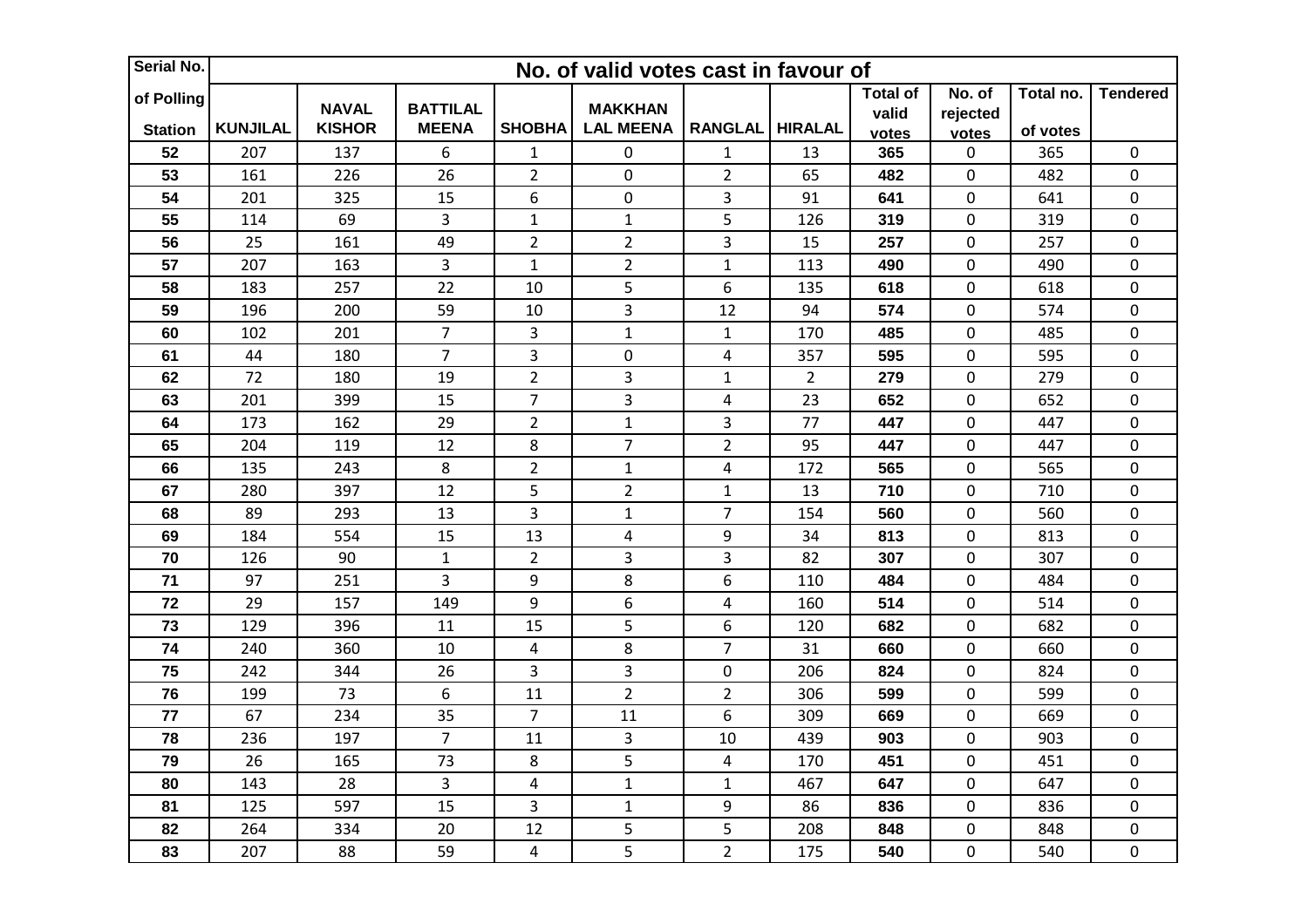| Serial No.                   |                 | No. of valid votes cast in favour of |                                 |                         |                                    |                  |                |                                   |                             |                       |                  |  |  |
|------------------------------|-----------------|--------------------------------------|---------------------------------|-------------------------|------------------------------------|------------------|----------------|-----------------------------------|-----------------------------|-----------------------|------------------|--|--|
| of Polling<br><b>Station</b> | <b>KUNJILAL</b> | <b>NAVAL</b><br><b>KISHOR</b>        | <b>BATTILAL</b><br><b>MEENA</b> | <b>SHOBHA</b>           | <b>MAKKHAN</b><br><b>LAL MEENA</b> | <b>RANGLAL</b>   | <b>HIRALAL</b> | <b>Total of</b><br>valid<br>votes | No. of<br>rejected<br>votes | Total no.<br>of votes | <b>Tendered</b>  |  |  |
| 84                           | 131             | 164                                  | 6                               | 18                      | $\pmb{0}$                          | $\overline{2}$   | 413            | 734                               | 0                           | 734                   | $\mathbf 0$      |  |  |
| 85                           | 150             | 340                                  | 45                              | 12                      | 214                                | 13               | 23             | 797                               | 0                           | 797                   | $\pmb{0}$        |  |  |
| 86                           | 104             | 104                                  | 3                               | $\overline{2}$          | 302                                | 3                | 30             | 548                               | 0                           | 548                   | $\boldsymbol{0}$ |  |  |
| 87                           | 158             | 152                                  | 16                              | 3                       | 29                                 | 5                | 100            | 463                               | 0                           | 463                   | $\pmb{0}$        |  |  |
| 88                           | 25              | 497                                  | 39                              | $\overline{2}$          | 13                                 | $\boldsymbol{0}$ | 77             | 653                               | 0                           | 653                   | $\pmb{0}$        |  |  |
| 89                           | 23              | 40                                   | $\pmb{0}$                       | $\mathbf{1}$            | 279                                | $\overline{2}$   | 6              | 351                               | 0                           | 351                   | $\pmb{0}$        |  |  |
| 90                           | 39              | 341                                  | 101                             | 8                       | 16                                 | 5                | 10             | 520                               | 0                           | 520                   | $\boldsymbol{0}$ |  |  |
| 91                           | 136             | 117                                  | 8                               | 9                       | 345                                | 14               | 11             | 640                               | 0                           | 640                   | $\boldsymbol{0}$ |  |  |
| 92                           | 21              | 52                                   | $\mathbf 1$                     | $\mathbf{1}$            | 462                                | $\overline{7}$   | 9              | 553                               | 0                           | 553                   | $\pmb{0}$        |  |  |
| 93                           | 335             | 80                                   | $\mathbf{1}$                    | $\overline{2}$          | 52                                 | $\mathbf 1$      | 8              | 479                               | 0                           | 479                   | $\mathbf 0$      |  |  |
| 94                           | 296             | 413                                  | 15                              | 15                      | 11                                 | $\overline{2}$   | 69             | 821                               | 0                           | 821                   | $\pmb{0}$        |  |  |
| 95                           | 69              | 168                                  | 29                              | 6                       | 3                                  | 9                | 121            | 405                               | 0                           | 405                   | $\pmb{0}$        |  |  |
| 96                           | 73              | 148                                  | 16                              | 5                       | 181                                | 9                | 417            | 849                               | 0                           | 849                   | $\mathbf 0$      |  |  |
| 97                           | 12              | 53                                   | 24                              | $\pmb{0}$               | $\mathbf 0$                        | 6                | 556            | 651                               | 0                           | 651                   | $\pmb{0}$        |  |  |
| 98                           | 10              | 67                                   | 106                             | $\mathbf{1}$            | $\overline{2}$                     | $\mathbf{3}$     | 513            | 702                               | 0                           | 702                   | $\boldsymbol{0}$ |  |  |
| 99                           | 24              | 9                                    | $\overline{2}$                  | $\pmb{0}$               | $\pmb{0}$                          | $\mathbf 0$      | 375            | 410                               | 0                           | 410                   | $\pmb{0}$        |  |  |
| 100                          | 27              | 54                                   | 154                             | 5                       | $\overline{\mathbf{4}}$            | 11               | 480            | 735                               | 0                           | 735                   | $\pmb{0}$        |  |  |
| 101                          | 157             | 42                                   | 143                             | 3                       | 4                                  | $\overline{2}$   | 241            | 592                               | 0                           | 592                   | $\pmb{0}$        |  |  |
| 102                          | 103             | 101                                  | 133                             | 5                       | $\overline{\mathbf{4}}$            | 15               | 416            | 777                               | 0                           | 777                   | $\boldsymbol{0}$ |  |  |
| 103                          | 21              | 18                                   | 24                              | $\overline{\mathbf{3}}$ | $\overline{\mathbf{4}}$            | $\overline{2}$   | 542            | 614                               | 0                           | 614                   | $\pmb{0}$        |  |  |
| 104                          | 38              | 64                                   | 3                               | $\overline{2}$          | $\mathbf 0$                        | 3                | 434            | 544                               | 0                           | 544                   | $\pmb{0}$        |  |  |
| 105                          | 17              | 47                                   | $\overline{3}$                  | $\overline{2}$          | $\mathbf{1}$                       | $\pmb{4}$        | 577            | 651                               | 0                           | 651                   | $\mathbf 0$      |  |  |
| 106                          | 22              | 75                                   | $\pmb{4}$                       | 3                       | $\overline{2}$                     | $\mathbf 0$      | 304            | 410                               | 0                           | 410                   | $\pmb{0}$        |  |  |
| 107                          | 28              | 65                                   | 5                               | 4                       | $\overline{2}$                     | $\overline{2}$   | 380            | 486                               | 0                           | 486                   | $\pmb{0}$        |  |  |
| 108                          | 58              | 92                                   | $\overline{7}$                  | 13                      | $\mathbf{1}$                       | 5                | 541            | 717                               | 0                           | 717                   | $\mathbf 0$      |  |  |
| 109                          | $\overline{7}$  | 13                                   | $\pmb{0}$                       | $\mathbf{1}$            | $\mathbf 1$                        | $\overline{3}$   | 595            | 620                               | 0                           | 620                   | $\pmb{0}$        |  |  |
| 110                          | $\overline{4}$  | $\overline{2}$                       | $\pmb{0}$                       | $\mathbf{1}$            | $\mathbf 0$                        | 3                | 795            | 805                               | 0                           | 805                   | $\mathbf 0$      |  |  |
| 111                          | 55              | 21                                   | $\mathbf 0$                     | $\overline{2}$          | $\mathbf 1$                        | $\overline{2}$   | 533            | 614                               | 0                           | 614                   | $\pmb{0}$        |  |  |
| 112                          | 20              | 10                                   | $\pmb{0}$                       | $\pmb{0}$               | $\mathbf 0$                        | $\pmb{4}$        | 769            | 803                               | 0                           | 803                   | $\pmb{0}$        |  |  |
| 113                          | 32              | 3                                    | $\mathbf 1$                     | $\mathbf{1}$            | $\pmb{0}$                          | 3                | 740            | 780                               | 0                           | 780                   | $\boldsymbol{0}$ |  |  |
| 114                          | 24              | $\mathbf 1$                          | $\overline{2}$                  | $\mathbf 0$             | $\pmb{0}$                          | $\overline{2}$   | 561            | 590                               | 0                           | 590                   | $\boldsymbol{0}$ |  |  |
| 115                          | 64              | 10                                   | $\pmb{0}$                       | 6                       | 6                                  | 11               | 716            | 813                               | 0                           | 813                   | $\mathbf 0$      |  |  |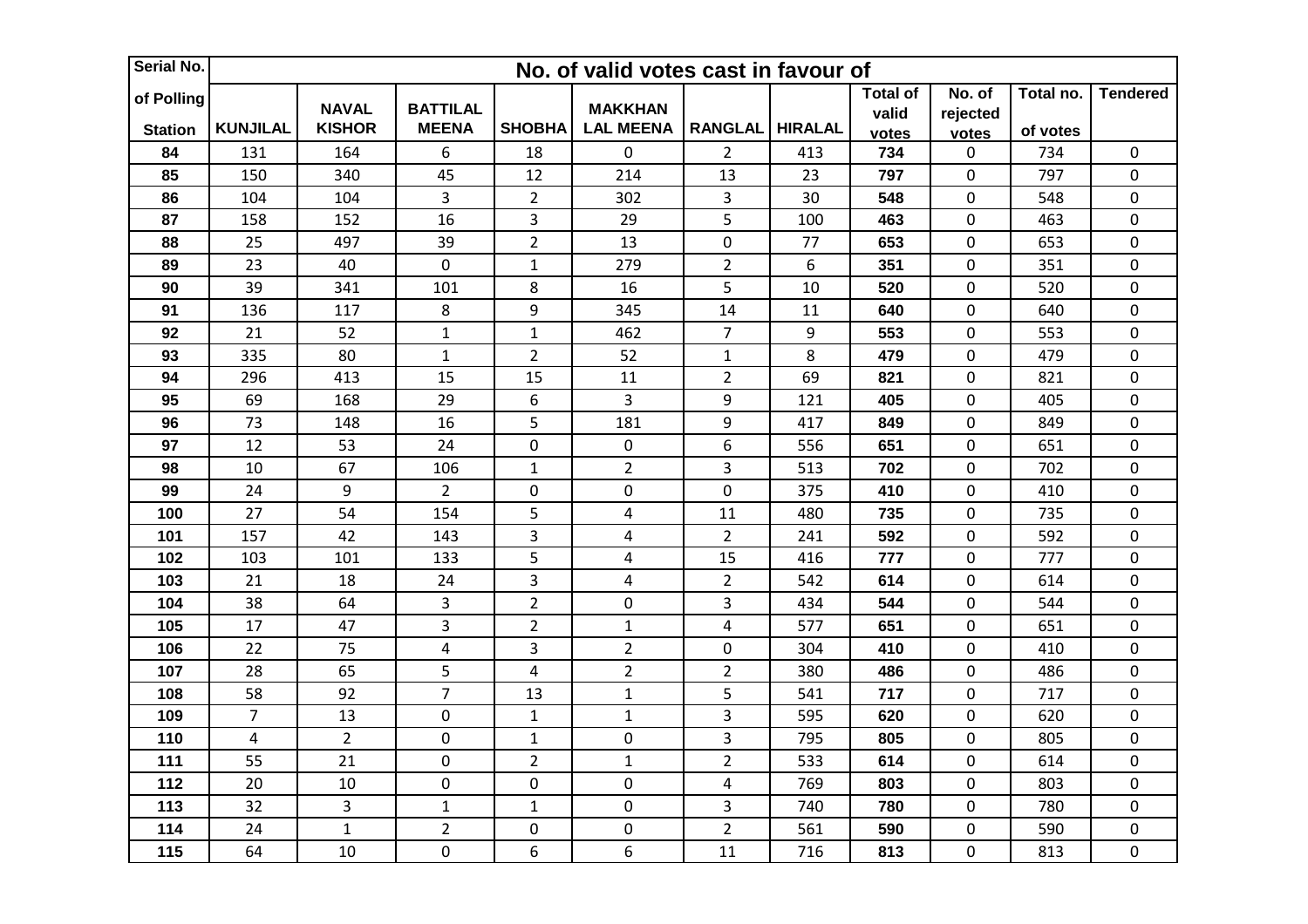| Serial No.                   |                 | No. of valid votes cast in favour of |                                 |                |                                    |                |                |                                   |                             |                       |                  |  |
|------------------------------|-----------------|--------------------------------------|---------------------------------|----------------|------------------------------------|----------------|----------------|-----------------------------------|-----------------------------|-----------------------|------------------|--|
| of Polling<br><b>Station</b> | <b>KUNJILAL</b> | <b>NAVAL</b><br><b>KISHOR</b>        | <b>BATTILAL</b><br><b>MEENA</b> | <b>SHOBHA</b>  | <b>MAKKHAN</b><br><b>LAL MEENA</b> | <b>RANGLAL</b> | <b>HIRALAL</b> | <b>Total of</b><br>valid<br>votes | No. of<br>rejected<br>votes | Total no.<br>of votes | <b>Tendered</b>  |  |
| 116                          | 124             | 38                                   | $\overline{2}$                  | $\overline{7}$ | 12                                 | $\overline{7}$ | 446            | 636                               | 0                           | 636                   | $\mathbf 0$      |  |
| 117                          | 112             | 17                                   | 3                               | 10             | 11                                 | 5              | 494            | 652                               | 0                           | 652                   | $\pmb{0}$        |  |
| 118                          | 100             | 8                                    | $\bf 8$                         | 5              | $\overline{\mathbf{r}}$            | 5              | 417            | 547                               | 0                           | 547                   | $\boldsymbol{0}$ |  |
| 119                          | 93              | 52                                   | $\overline{2}$                  | $\overline{7}$ | 5                                  | 6              | 473            | 638                               | 0                           | 638                   | $\pmb{0}$        |  |
| 120                          | 86              | 78                                   | 6                               | $\overline{4}$ | $\overline{2}$                     | 3              | 232            | 411                               | 0                           | 411                   | $\pmb{0}$        |  |
| 121                          | 79              | 38                                   | $\mathbf 1$                     | $\overline{2}$ | 3                                  | 4              | 428            | 555                               | 0                           | 555                   | $\pmb{0}$        |  |
| 122                          | 79              | 14                                   | 21                              | $\overline{2}$ | $\pmb{0}$                          | $\mathbf 1$    | 293            | 410                               | 0                           | 410                   | $\boldsymbol{0}$ |  |
| 123                          | 90              | 26                                   | 11                              | 4              | 3                                  | 16             | 539            | 689                               | 0                           | 689                   | $\boldsymbol{0}$ |  |
| 124                          | 14              | 12                                   | $\mathbf 1$                     | 4              | $\mathbf{1}$                       | 4              | 434            | 470                               | 0                           | 470                   | $\mathbf 0$      |  |
| 125                          | 105             | 47                                   | $\overline{2}$                  | $\overline{3}$ | $\overline{2}$                     | 3              | 342            | 504                               | 0                           | 504                   | $\mathbf 0$      |  |
| 126                          | 3               | 30                                   | $\mathbf 1$                     | $\mathbf{1}$   | $\mathbf 0$                        | $\overline{2}$ | 823            | 860                               | 0                           | 860                   | $\pmb{0}$        |  |
| 127                          | 24              | 13                                   | 3                               | 3              | $\mathbf 1$                        | 3              | 501            | 548                               | 0                           | 548                   | $\mathbf 0$      |  |
| 128                          | 44              | 18                                   | $\overline{2}$                  | $\mathbf 0$    | $\mathbf{1}$                       | $\pmb{4}$      | 562            | 631                               | 0                           | 631                   | $\mathbf 0$      |  |
| 129                          | $\overline{7}$  | 8                                    | $\mathbf 0$                     | $\overline{2}$ | $\pmb{0}$                          | 3              | 772            | 792                               | 0                           | 792                   | $\pmb{0}$        |  |
| 130                          | 31              | 15                                   | 3                               | 0              | $\overline{2}$                     | $\overline{4}$ | 813            | 868                               | 0                           | 868                   | $\boldsymbol{0}$ |  |
| 131                          | 81              | 75                                   | 5                               | $\overline{4}$ | $\overline{2}$                     | 8              | 506            | 681                               | 0                           | 681                   | $\pmb{0}$        |  |
| 132                          | 30              | 54                                   | 39                              | $\overline{2}$ | 9                                  | $\pmb{4}$      | 631            | 769                               | 0                           | 769                   | $\pmb{0}$        |  |
| 133                          | 18              | 56                                   | $\overline{2}$                  | 3              | $\mathbf{1}$                       | 3              | 521            | 604                               | 0                           | 604                   | $\pmb{0}$        |  |
| 134                          | 23              | 5                                    | $\pmb{0}$                       | $\mathbf{1}$   | $\overline{2}$                     | 34             | 427            | 492                               | 0                           | 492                   | $\mathbf 0$      |  |
| 135                          | 22              | 42                                   | $\mathbf 1$                     | 4              | $\pmb{0}$                          | $\pmb{4}$      | 168            | 241                               | 0                           | 241                   | $\pmb{0}$        |  |
| 136                          | 21              | 27                                   | 3                               | 6              | $\mathbf 1$                        | 5              | 754            | 817                               | 0                           | 817                   | $\pmb{0}$        |  |
| 137                          | 51              | 217                                  | $\mathbf 1$                     | $\overline{3}$ | $\mathbf 1$                        | $\mathbf{1}$   | 408            | 682                               | 0                           | 682                   | $\mathbf 0$      |  |
| 138                          | 64              | 206                                  | $\overline{2}$                  | $\mathbf{1}$   | $\mathbf 1$                        | $\overline{2}$ | 482            | 758                               | 0                           | 758                   | $\pmb{0}$        |  |
| 139                          | 198             | 102                                  | $\overline{2}$                  | 3              | 4                                  | 5              | 512            | 826                               | 0                           | 826                   | $\pmb{0}$        |  |
| 140                          | 190             | 98                                   | $\pmb{4}$                       | $\pmb{0}$      | $\overline{2}$                     | 11             | 395            | 700                               | 0                           | 700                   | $\mathbf 0$      |  |
| 141                          | 125             | 57                                   | 3                               | $\overline{2}$ | $\mathbf 1$                        | 3              | 440            | 631                               | 0                           | 631                   | $\pmb{0}$        |  |
| 142                          | 129             | 80                                   | $\overline{7}$                  | 5              | $\overline{7}$                     | 9              | 577            | 814                               | 0                           | 814                   | $\mathbf 0$      |  |
| 143                          | 38              | 20                                   | 8                               | 12             | 6                                  | 14             | 636            | 734                               | 0                           | 734                   | $\pmb{0}$        |  |
| 144                          | 42              | 81                                   | $\overline{\mathbf{4}}$         | $\overline{4}$ | $\mathbf 1$                        | 8              | 417            | 557                               | 0                           | 557                   | $\pmb{0}$        |  |
| 145                          | 16              | 28                                   | 3                               | $\overline{7}$ | $\mathbf 0$                        | 5              | 423            | 482                               | 0                           | 482                   | $\boldsymbol{0}$ |  |
| 146                          | 138             | 57                                   | 46                              | $\overline{7}$ | $\mathbf 1$                        | 11             | 576            | 836                               | 0                           | 836                   | $\boldsymbol{0}$ |  |
| 147                          | 73              | 13                                   | 3                               | $\mathbf{1}$   | $\mathbf 1$                        | $\pmb{4}$      | 436            | 531                               | 0                           | 531                   | $\boldsymbol{0}$ |  |